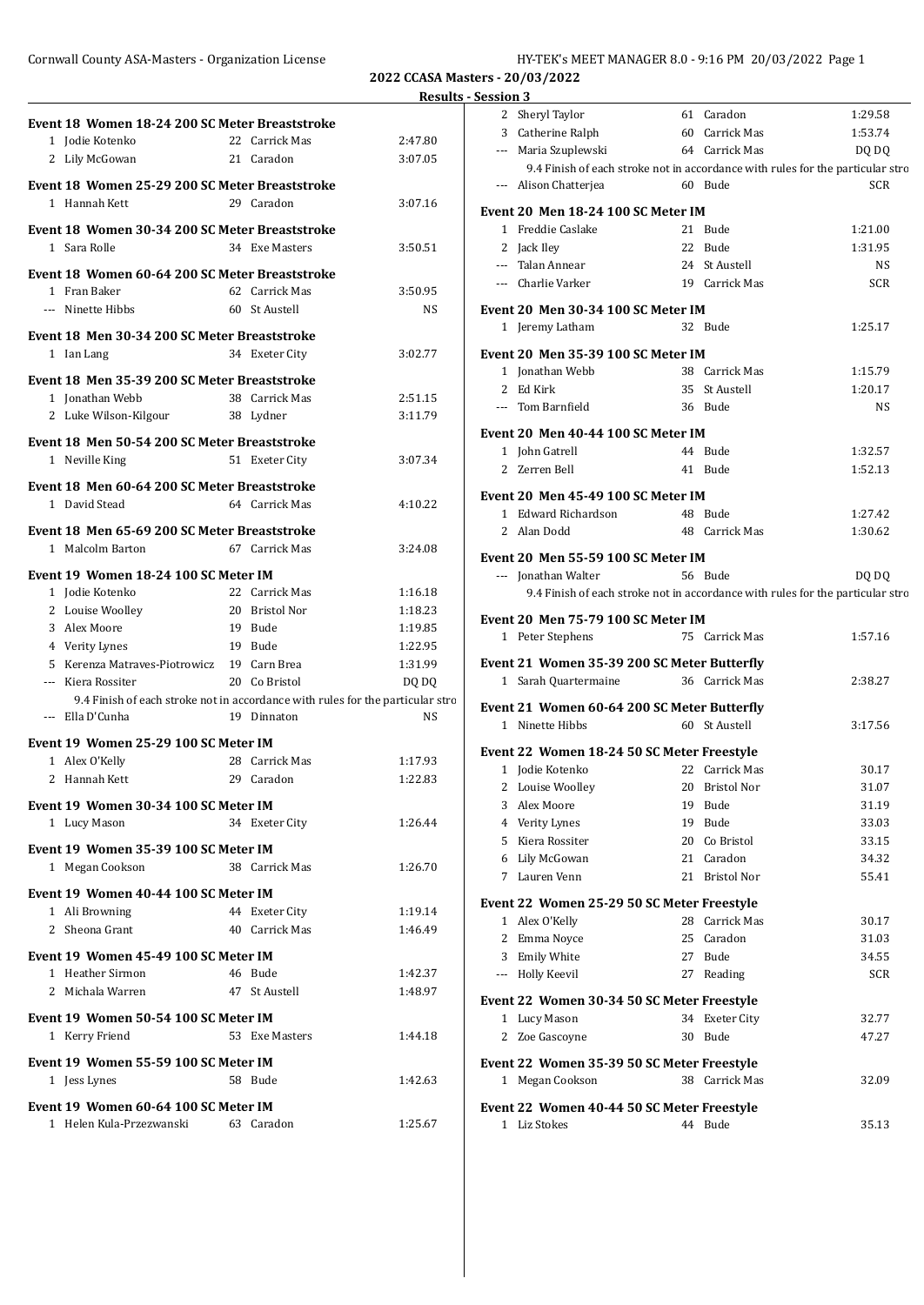Cornwall County ASA-Masters - Organization License **HY-TEK's MEET MANAGER 8.0 - 9:16 PM 20/03/2022** Page 2

**2022 CCASA Masters - 20/03/2022 Results - Session 3**

|                                                                  |                | $\cdots$ |
|------------------------------------------------------------------|----------------|----------|
| Event 22 Women 45-49 50 SC Meter Freestyle                       |                |          |
| 1 Monique Clark                                                  | 49 Carrick Mas | 36.09    |
| 2 Heather Sirmon                                                 | 46 Bude        | 39.72    |
| 3 Michala Warren                                                 | 47 St Austell  | 40.56    |
| 4 Cags Gilbert                                                   | 48 Carrick Mas | 41.42    |
| Event 22 Women 50-54 50 SC Meter Freestyle                       |                |          |
| 1 Kerry Friend                                                   | 53 Exe Masters | 39.95    |
| --- Ali Phesse                                                   | 52 Carn Brea   | SCR      |
| Event 22 Women 60-64 50 SC Meter Freestyle                       |                |          |
| 1 Catherine Ralph                                                | 60 Carrick Mas | 42.48    |
| 2 Alison Attfield                                                | 62 Carrick Mas | 44.82    |
| 3 Maria Szuplewski                                               | 64 Carrick Mas | 58.43    |
| --- Ninette Hibbs                                                | 60 St Austell  | NS       |
| Event 22 Women 65-69 50 SC Meter Freestyle                       |                |          |
| 1 Alison Russell                                                 | 65 Carrick Mas | 49.21    |
| 2 Sally Powell                                                   | 66 Carrick Mas | 1:00.17  |
| Event 23 Men 18-24 50 SC Meter Freestyle                         |                |          |
| 1 Mikey Pond                                                     | 19 Carrick Mas | 25.72    |
| 2 Max Mortimore                                                  | 24 Exeter City | 27.55    |
| 3 Freddie Caslake                                                | 21 Bude        | 31.83    |
| 4 Talan Annear                                                   | 24 St Austell  | 32.13    |
| 5 Aiden Coxhead                                                  | 22 Carrick Mas | 33.70    |
| --- Charlie Varker                                               | 19 Carrick Mas | SCR      |
| Event 23 Men 25-29 50 SC Meter Freestyle                         |                |          |
| 1 Finn Wightman                                                  | 26 St Austell  | 26.94    |
|                                                                  |                |          |
| Event 23 Men 30-34 50 SC Meter Freestyle<br>1 Felix Hinton-Smith | 34 Carrick Mas | 26.46    |
|                                                                  | 32 Bude        |          |
| 2 Jeremy Latham                                                  |                | 30.88    |
| Event 23 Men 35-39 50 SC Meter Freestyle                         |                |          |
| --- Tom Barnfield                                                | 36 Bude        | NS       |
| Event 23 Men 40-44 50 SC Meter Freestyle                         |                |          |
| 1 Ash McInally                                                   | 44 Brixham     | 30.67    |
| 2 Richard Godber                                                 | 42 Brixham     | 30.78    |
| 3 John Gatrell                                                   | 44 Bude        | 34.61    |
| --- Dan Bentley                                                  | 43 Bude        | DQ DQ    |
| 4.4 Start before starting signal                                 |                |          |
| Event 23 Men 45-49 50 SC Meter Freestyle                         |                |          |
| 1 Edward Richardson                                              | 48 Bude        | 34.00    |
| 2 Thomas Collier                                                 | 45 Carrick Mas | 34.59    |
| 3 Alan Dodd                                                      | 48 Carrick Mas | 35.37    |
| 4 Matt Higgs                                                     | 46 Bude        | 36.06    |
| --- David Speare                                                 | 49 Bude        | SCR      |
| Event 23 Men 50-54 50 SC Meter Freestyle                         |                |          |
| 1 Paul Hatton                                                    | 53 Caradon     | 29.73    |
| Event 23 Men 60-64 50 SC Meter Freestyle                         |                |          |
| --- John Rhodes                                                  | 60 Camelford   | SCR      |
| Event 23 Men 65-69 50 SC Meter Freestyle                         |                |          |
| 1 Greame Milne                                                   | 68 Carrick Mas | 31.14    |
| Event 23 Men 70-74 50 SC Meter Freestyle                         |                |          |
| 1 Alan Wallet                                                    | 72 Silver City | 39.05    |
|                                                                  |                |          |

| 75 Carrick Mas                                                                           |            |  |  |  |  |
|------------------------------------------------------------------------------------------|------------|--|--|--|--|
| 1 Peter Stephens                                                                         | 39.21      |  |  |  |  |
| Event 24 Women 18-24 100 SC Meter Backstroke                                             |            |  |  |  |  |
| 1 Jordan Holroyd<br>24 Exeter City                                                       | 1:18.29    |  |  |  |  |
| 2 Louise Woolley<br>20 Bristol Nor                                                       | 1:20.77    |  |  |  |  |
| --- Kiera Rossiter<br>20 Co Bristol                                                      | NS         |  |  |  |  |
|                                                                                          |            |  |  |  |  |
| Event 24 Women 25-29 100 SC Meter Backstroke                                             |            |  |  |  |  |
| 1 Alex O'Kelly<br>28 Carrick Mas                                                         | 1:19.41    |  |  |  |  |
| Event 24 Women 40-44 100 SC Meter Backstroke                                             |            |  |  |  |  |
| 1 Vicky Grimwood<br>44 Exeter City                                                       | 1:32.91    |  |  |  |  |
|                                                                                          |            |  |  |  |  |
| Event 24 Women 45-49 100 SC Meter Backstroke                                             |            |  |  |  |  |
| --- Monique Clark<br>49 Carrick Mas                                                      | <b>NS</b>  |  |  |  |  |
| Event 24 Women 55-59 100 SC Meter Backstroke                                             |            |  |  |  |  |
| 1 Rebecca Jenkinson<br>59 Tiverton                                                       | 1:23.29    |  |  |  |  |
|                                                                                          |            |  |  |  |  |
| Event 24 Women 60-64 100 SC Meter Backstroke<br>--- Helen Kula-Przezwanski<br>63 Caradon | DQ DQ      |  |  |  |  |
| 6.4 More than one single or double simultaneous arm pull used to initiate th             |            |  |  |  |  |
|                                                                                          |            |  |  |  |  |
| Event 24 Women 65-69 100 SC Meter Backstroke                                             |            |  |  |  |  |
| 1 Alison Russell<br>65 Carrick Mas                                                       | 2:06.75    |  |  |  |  |
| Event 25 Men 18-24 100 SC Meter Backstroke                                               |            |  |  |  |  |
| 1 Jack Iley<br>22 Bude                                                                   | 1:40.28    |  |  |  |  |
|                                                                                          |            |  |  |  |  |
| Event 25 Men 30-34 100 SC Meter Backstroke                                               |            |  |  |  |  |
| 1 Jeremy Latham<br>32 Bude                                                               | 1:24.97    |  |  |  |  |
| --- Ian Lang<br>34 Exeter City                                                           | NS         |  |  |  |  |
| Event 25 Men 40-44 100 SC Meter Backstroke                                               |            |  |  |  |  |
| 1 Richard Wilkinson-Hall 44 Co Sheffield                                                 | 1:13.00    |  |  |  |  |
| 44 Brixham<br>2 Ash McInally                                                             | 1:16.46    |  |  |  |  |
|                                                                                          |            |  |  |  |  |
| Event 25 Men 50-54 100 SC Meter Backstroke                                               |            |  |  |  |  |
| 1 Toby Smith<br>51 Unattached                                                            | 1:22.19    |  |  |  |  |
| Event 25 Men 70-74 100 SC Meter Backstroke                                               |            |  |  |  |  |
|                                                                                          |            |  |  |  |  |
| --- Alan Wallet<br>72 Silver City                                                        | DQ DQ      |  |  |  |  |
| 6.5 Not on the back at finish                                                            |            |  |  |  |  |
|                                                                                          |            |  |  |  |  |
| Event 26 Women 18-24 200 SC Meter IM                                                     |            |  |  |  |  |
| 1 Jordan Holroyd<br>24 Exeter City                                                       | 3:03.86    |  |  |  |  |
| Event 26 Women 35-39 200 SC Meter IM                                                     |            |  |  |  |  |
| 36 Carrick Mas<br>1 Sarah Quartermaine                                                   | 2:42.92    |  |  |  |  |
|                                                                                          |            |  |  |  |  |
| Event 26 Women 40-44 200 SC Meter IM                                                     |            |  |  |  |  |
| 1 Ali Browning<br>44 Exeter City                                                         | 2:45.70    |  |  |  |  |
| Event 26 Women 60-64 200 SC Meter IM                                                     |            |  |  |  |  |
| 1 Sheryl Taylor<br>61 Caradon                                                            | 3:15.04    |  |  |  |  |
| 2 Fran Baker<br>62 Carrick Mas                                                           | 3:18.19    |  |  |  |  |
| --- Alison Chatterjea<br>60 Bude                                                         | <b>SCR</b> |  |  |  |  |
| <b>Event 26 Men 30-34 200 SC Meter IM</b>                                                |            |  |  |  |  |
| 1 Ian Lang<br>34 Exeter City                                                             | 3:00.08    |  |  |  |  |
|                                                                                          |            |  |  |  |  |
| <b>Event 26 Men 35-39 200 SC Meter IM</b>                                                |            |  |  |  |  |
| 1 Ed Kirk<br>35 St Austell                                                               | 3:02.92    |  |  |  |  |
| Event 26 Men 40-44 200 SC Meter IM                                                       |            |  |  |  |  |
| --- Zerren Bell<br>41 Bude                                                               | NS.        |  |  |  |  |